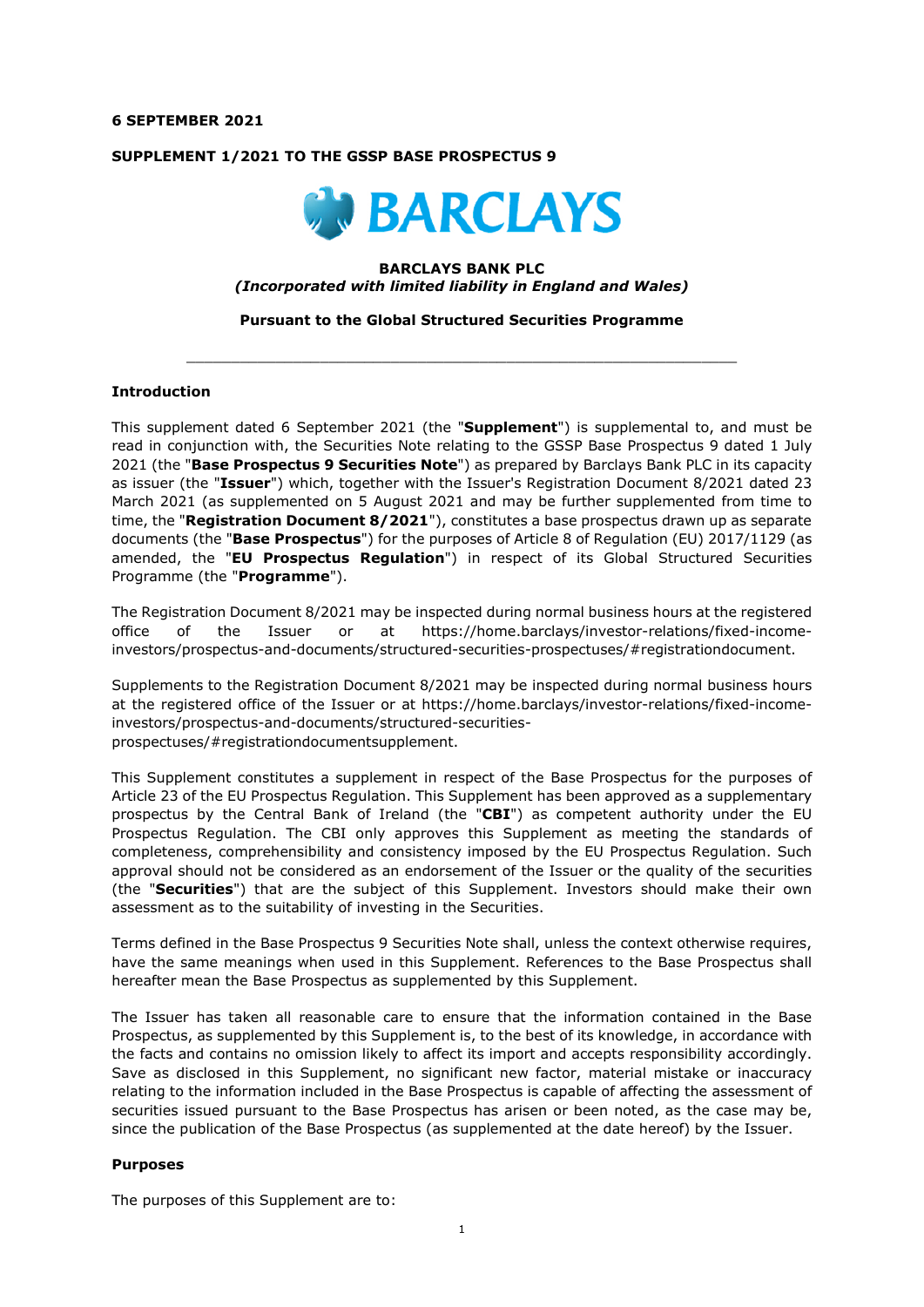- 1. incorporate certain information relating to Barclays Green Issuances (as defined below) into the front cover pages and the "*Risk Factors*", "*General Description of the Programme*", "*Form of Final Terms (Notes and Certificates)*", "*Form of Final Terms (Exercisable Certificates)*" and "*General Information*" sections of the Base Prospectus 9 Securities Note; and
- 2. make certain changes in the "*Risk Factors*" and "*Terms and Conditions of the Securities*" sections of the Base Prospectus 9 Securities Note.

### **Updates, amendments and supplements**

# **A) Amendments to the front cover pages**

The subsection entitled "*What type of Securities does the Base Prospectus relate to?*" on the front cover pages of the Base Prospectus 9 Securities Note shall be amended by inserting the following paragraph at the end of the subsection:

"In addition, the Issuer may issue "Green Structured Securities" and "Green Index Linked Securities" under the Base Prospectus. See "*General Description of the Programme – Green Structured Securities*" and "*General Description of the Programme – Green Index Linked Securities*" below.".

# **B) Amendments to the section entitled "Risk Factors"**

The section entitled "*Risk Factors*" on pages 13 to 79 of the Base Prospectus 9 Securities Note shall be amended by:

1. inserting two new risk factors immediately after the existing risk factor 3.15 (*Certain specific information in relation to the Securities may not be known at the beginning of a subscription period and you will need to make an investment decision without such information*) on page 36 as follows:

# "**3.16 There are risks associated with Green Structured Securities**

The Final Terms relating to any Green Structured Securities may provide that the Issuer may use an amount equal to the net proceeds of the issue (as at the date of issuance of such Securities) to allocate an equivalent amount of funding to finance and/or refinance Eligible Assets. Such Securities are referred to in the Base Prospectus as "**Green Structured Securities**". See *"General Description of the Programme – Barclays Green Issuance - Green Structured Securities"* below.

Unless the Final Terms for the relevant Barclays Green Issuance specifically provides that the Securities are subject to certification by Climate Bonds Initiative (an international, investor-focused not-for-profit organisation) and/or qualify for the EU Green Bond label (when available) or any other applicable certification or label, then investors should assume that such Securities are not subject to any such certification and do not qualify for any such label. No assurance is given by the Issuer or the Manager(s) that (in the case of Green Structured Securities) the allocation of such amounts for any Eligible Asset(s) or (in the case of Green Index Linked Securities) the Qualifying Green Equity Index will satisfy, whether in whole or in part, any present or future investor expectations or requirements as regards any investment criteria or guidelines with which an investor or its investments are required to comply, whether by any present or future applicable law or regulations or by its own articles of association or other governing rules or investment portfolio mandates, in particular with regard to any direct or indirect environmental, sustainability or social impact related to the relevant Eligible Asset(s) or the Qualifying Green Equity Index (as applicable).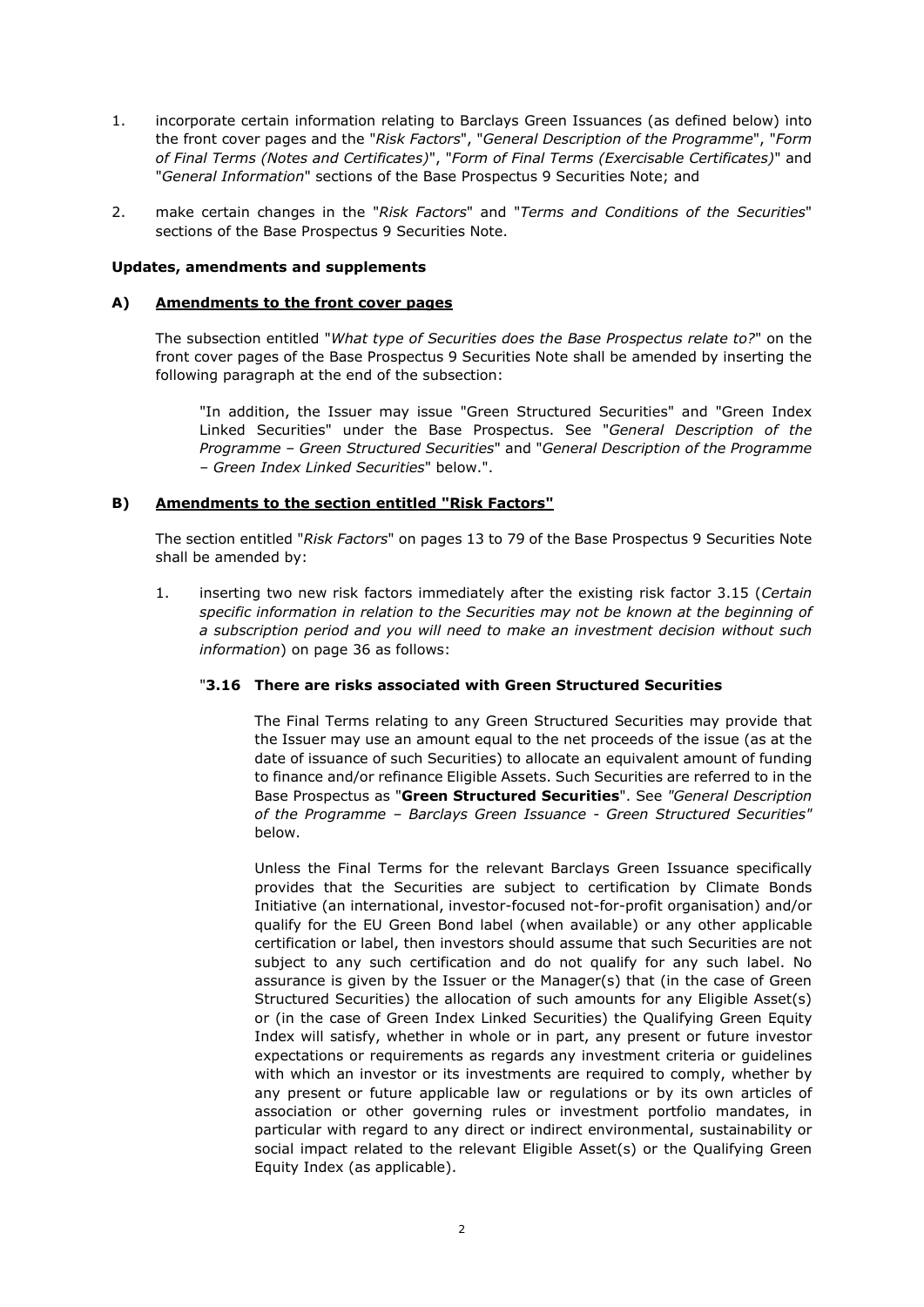Whilst it is the intention of the Issuer to allocate an amount equal to the net proceeds of any issue of Green Structured Securities in, or substantially in, the manner described in the relevant Final Terms, there is no contractual obligation to do so. Any failure to apply an amount equal to the net proceeds of the issue (as at the date of issuance of any Green Structured Securities) to the allocation of an equivalent amount of funding to an Eligible Asset and/or failure by the Issuer to report on any use of proceeds or Eligible Assets, as anticipated in the relevant Final Terms and/or withdrawal or amendment of any external party opinion or certification (whether or not solicited by the Issuer or Manager(s)) and/or the amendment of any criteria on which such opinion or certification was given, or any such external party opinion or certification stating that the Issuer is not complying or fulfilling relevant criteria, in whole or in part, with respect to any matters for which such opinion or certification is opining or certifying and/or the Green Structured Securities no longer being listed or admitted to trading on any stock exchange or securities market as aforesaid, may have a material adverse effect on the value of such Green Structured Securities and/or result in adverse consequences for certain investors with portfolio mandates to invest in securities to be used for a particular purpose. Further, any such failure or other above-described action by the Issuer will not: (i) give rise to any claim by a holder of Green Structured Securities against the Issuer or Manager(s), (ii) constitute a breach under the terms of the relevant Green Structured Securities or breach of contract with respect to any Green Structured Securities or (iii) lead to an obligation of the Issuer to redeem such Green Structured Securities or be a relevant factor for the Issuer in determining whether or not to exercise any optional redemption rights in respect of any Green Structured Securities.

### **3.17 There are risks associated with Green Index Linked Securities**

The Final Terms relating to any Green Structured Securities may also provide that the return on such Securities is calculated by reference to an Underlying Asset which is a Qualifying Green Equity Index. Such Securities are referred to in the Base Prospectus as "**Green Index Linked Securities**". See *"General Description of the Programme – Barclays Green Issuance - Green Index Linked Securities"* below.

The criteria by which an index is deemed to be a Qualifying Green Equity Index may not meet investor objectives, expectations or requirements as regarding investments which are "green" or "sustainable" or have another similar label (including any under Regulation (EU) 2020/852 on the establishment of a framework to facilitate sustainable investment (the so called "**EU Taxonomy**") or any equivalent UK legislation), and therefore there is a risk that an investment in Green Index Linked Securities may not achieve an investor's "green" or "sustainability" objectives, expectations or requirements.

Any withdrawal or amendment of any external party opinion or certification (whether or not solicited by the Issuer or Manager(s)) and/or the amendment of any criteria on which such opinion or certification was given, or any such external party opinion or certification stating that the Issuer is not complying or fulfilling relevant criteria, in whole or in part, with respect to any matters for which such opinion or certification is opining or certifying and/or the Green Index Linked Securities no longer being listed or admitted to trading on any stock exchange or securities market as aforesaid, may have a material adverse effect on the value of such Green Index Linked Securities and/or result in adverse consequences for certain investors with portfolio mandates to invest in securities to be used for a particular purpose. Further, any such failure or other above-described action by the Issuer will not: (i) give rise to any claim by a Holder of Green Index Linked Securities against the Issuer or Manager(s), (ii) constitute a breach under the terms of the relevant Green Index Linked Securities or breach of contract with respect to any Green Index Linked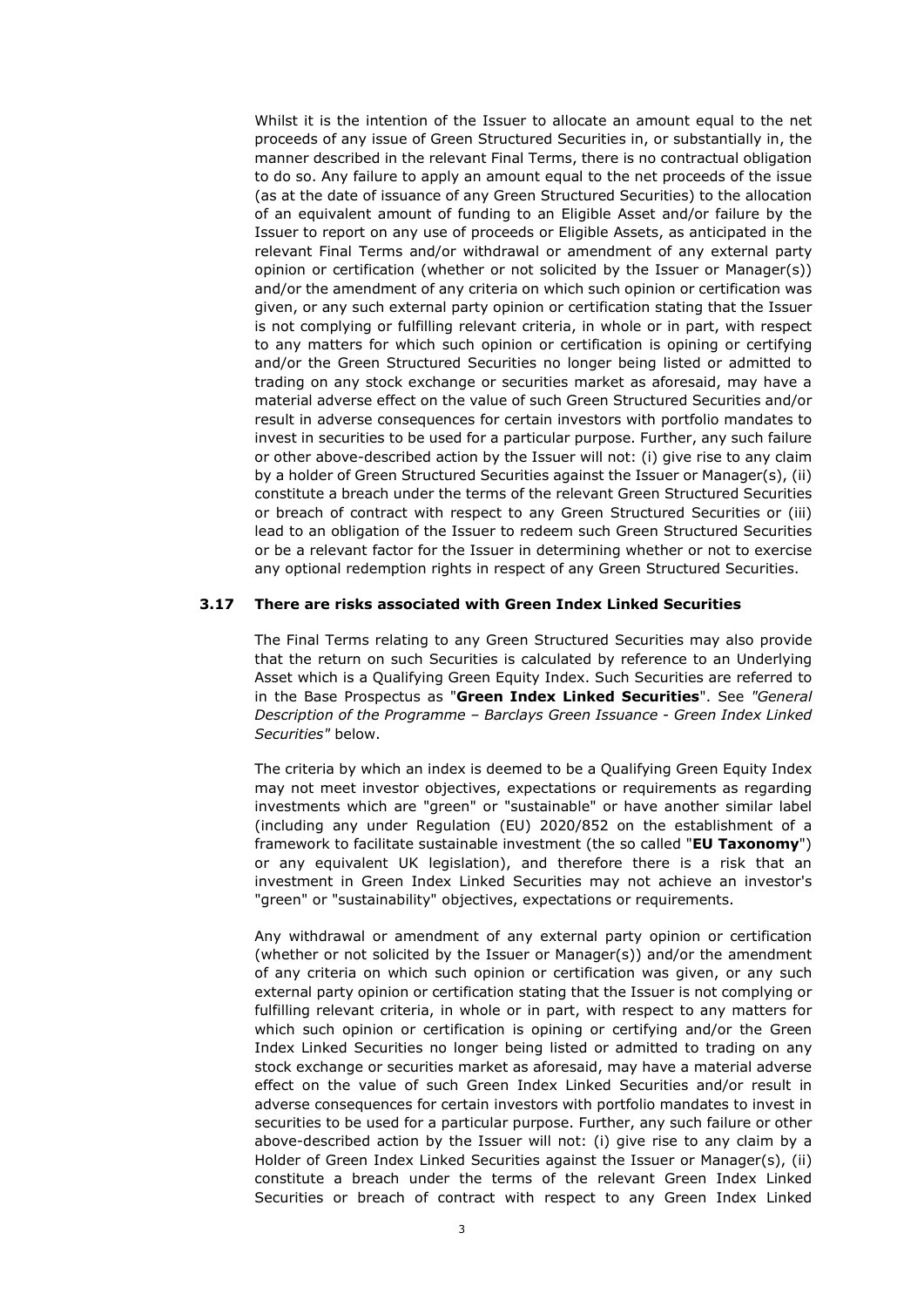Securities or (iii) lead to an obligation of the Issuer to redeem such Green Index Linked Securities or be a relevant factor for the Issuer in determining whether or not to exercise any optional redemption rights in respect of any Green Index Linked Securities.";

2. deleting the information appearing in Risk Factor 4.32 (*Impact of Brexit and the EU Benchmarks Regulations*) on page 57 in its entirety and replacing it with the following:

### "**4.32 Impact of Brexit and the EU Benchmarks Regulation**

Barclays Bank PLC is the Index Sponsor of the Barclays Indices. Following the expiry of the transition period stipulated under the Withdrawal Agreement between the United Kingdom and the European Union, the Index Sponsor was removed from the public register of benchmark administrators maintained by the European Securities and Markets Authority ("**ESMA**") pursuant to Regulation (EU) 2016/1011 on indices used as benchmarks in financial instruments and financial contracts or to measure the performance of investment funds (as amended, the "**EU Benchmarks Regulation**") from 1 January 2021 onwards. By virtue of such removal, the Index Sponsor has become a third-country administrator for purposes of the EU Benchmarks Regulation.

Pursuant to the Amendment Regulation of 10 February 2021 to the EU Benchmarks Regulation, benchmarks administered by third-country administrators may only be used in the European Union up to 31 December 2023. Beyond this date, such third-country benchmarks may only be used in the European Union if (a) the relevant benchmark administrators are allowed to access the European Union via the 'equivalence', 'recognition' or 'endorsement' procedures under the EU Benchmarks Regulation or (b) the relevant benchmarks are referenced in relevant contracts and instruments executed on or before 31 December 2023. The fact that a UK-incorporated administrator has been registered with the ESMA prior to 31 December 2020 does not necessarily imply that it will be given automatic access to the European Union under any of these procedures. In other words, there is a risk that the Index Sponsor may not be able to obtain access via any of the prescribed procedures for the Barclays Indices to be used in the European Union legally beyond 31 December 2023.

Pursuant to the terms and conditions of the Barclays Index Linked Securities, an Administrator/Benchmark Event will occur if the Index Sponsor ceases to be registered with the ESMA or if the Index Sponsor fails to be given access to the European Union as a third-country administrator (although this will not apply to Barclays Index Linked Securities issued on or before 31 December 2023). When an Administrator/Benchmark Event occurs, unless a Pre-nominated Index is specified in the Final Terms (in which event the Barclays Index will be replaced by the Pre-nominated Index with necessary adjustments), your Securities will be early redeemed. Following early redemption, you may receive an Early Cash Settlement Amount instead of the return contemplated under the terms and conditions of the Barclays Index Linked Securities. Further, you will lose the opportunity to receive further return on your investments in the Barclays Index Linked Securities.

You should note that the provisions regarding Administrator/Benchmark Event will apply irrespective of which jurisdiction the Barclays Index Linked Securities are initially sold in or which jurisdiction any individual holder is a resident of. In other words, even though the Barclays Index Linked Securities are predominantly held by investors outside the European Union, an Administrator/Benchmark Event may still be triggered if the Index Sponsor loses its registration status or if it is unable to gain access to the European Union as a third-country administrator."; and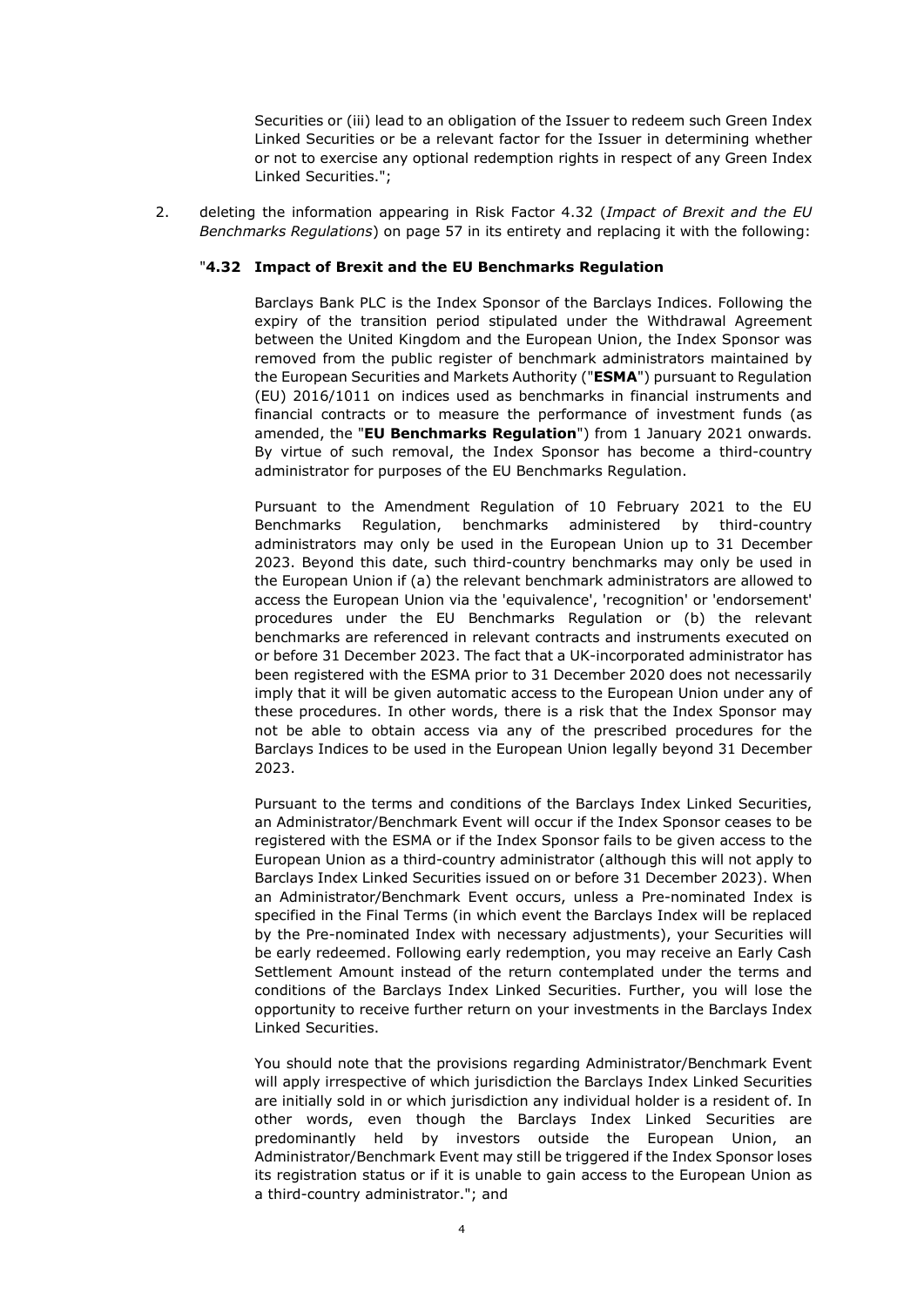3. deleting the information appearing in Risk Factor 4.56 (*There are specific risks with Securities linked to an index that is marketed as having "green", "sustainable", "social", "ESG" or similar objectives*) on pages 67 to 68 in its entirety and replacing it with the following:

## "**4.56 There are specific risks with Securities linked to an index that is marketed as having "green", "sustainable", "social", "ESG" or similar objectives, including Qualifying Green Equity Indices**

The name of an index which is an Underlying Asset and/or the marketing of Securities linked to such index may describe the index as having "green", "sustainable", "social", "ESG" or similar objectives, including a Qualifying Green Equity Index in respect of Green Index Linked Securities. There are a variety of approaches taken by market participants on climate sensitive index construction methodology which reflects differing opinions and perspectives on the best approach to investing in green products and to respond to demand from investors with different objectives and mandates. For example, popular methodologies include exclusionary screening, best-in-class selection and thematic construction. Each of these approaches have their own respective merits, for example a thematic index centred on clean energy companies might give direct exposure to an investor to an asset class which is key to achieving climate change mitigation, however may lack the breadth and diversity of impact which other investors might desire. The methodology (and/or its other features) of an index described as having "green", "sustainable", "social", "ESG" or similar objectives (including a Qualifying Green Equity Index in respect of Green Index Linked Securities) may not meet investor objectives, expectations or requirements as regarding investments which are "green" sustainable", "social", "ESG" " or other similar label (including any such label under any of Regulation (EU) 2016/1011 on indices used as benchmarks in financial instruments and financial contracts or to measure the performance of investment funds (the "**EU Benchmarks Regulation**"), Regulation (EU) 2020/852 on the establishment of a framework to facilitate sustainable investment (the so called "**EU Taxonomy**") or any equivalent UK legislation). Moreover, unless specifically specified as such, an index which is an Underlying Asset in respect of any Securities will not qualify as an 'EU Climate Transition Benchmark' or an 'EU Paris-Aligned Benchmark' under Regulation (EU) 2019/2089 (the so-called 'EU Low Carbon Benchmarks Regulation'). Therefore, there is a risk that an investment in Securities linked to an index that is labelled and/or marketed as having "green", "sustainable", "social", "ESG" or similar objectives (including a Qualifying Green Equity Index) may not achieve an investor's objectives, expectations or requirements in this regard.".

# **C) Amendments to the section entitled "General Description of the Programme"**

The section entitled "*General Description of the Programme*" on pages 80 to 81 of the Base Prospectus 9 Securities Note shall be amended by adding the following paragraphs immediately after the paragraph entitled "*Excluded Securities*" on page 81:

"**Barclays Green Issuance:** The Issuer may issue Securities which are 'Green Structured Securities' or Securities which are both 'Green Structured Securities' and 'Green Index Linked Securities'. 'Green Structured Securities' on their own and together with 'Green Index Linked Securities' are collectively defined in the Base Prospectus as 'Barclays Green Issuances' ("**Barclays Green Issuances**").

> The description of Barclays Green Issuances below is a summary of certain information provided in the Barclays Green Issuance Framework (the "**Green Issuance**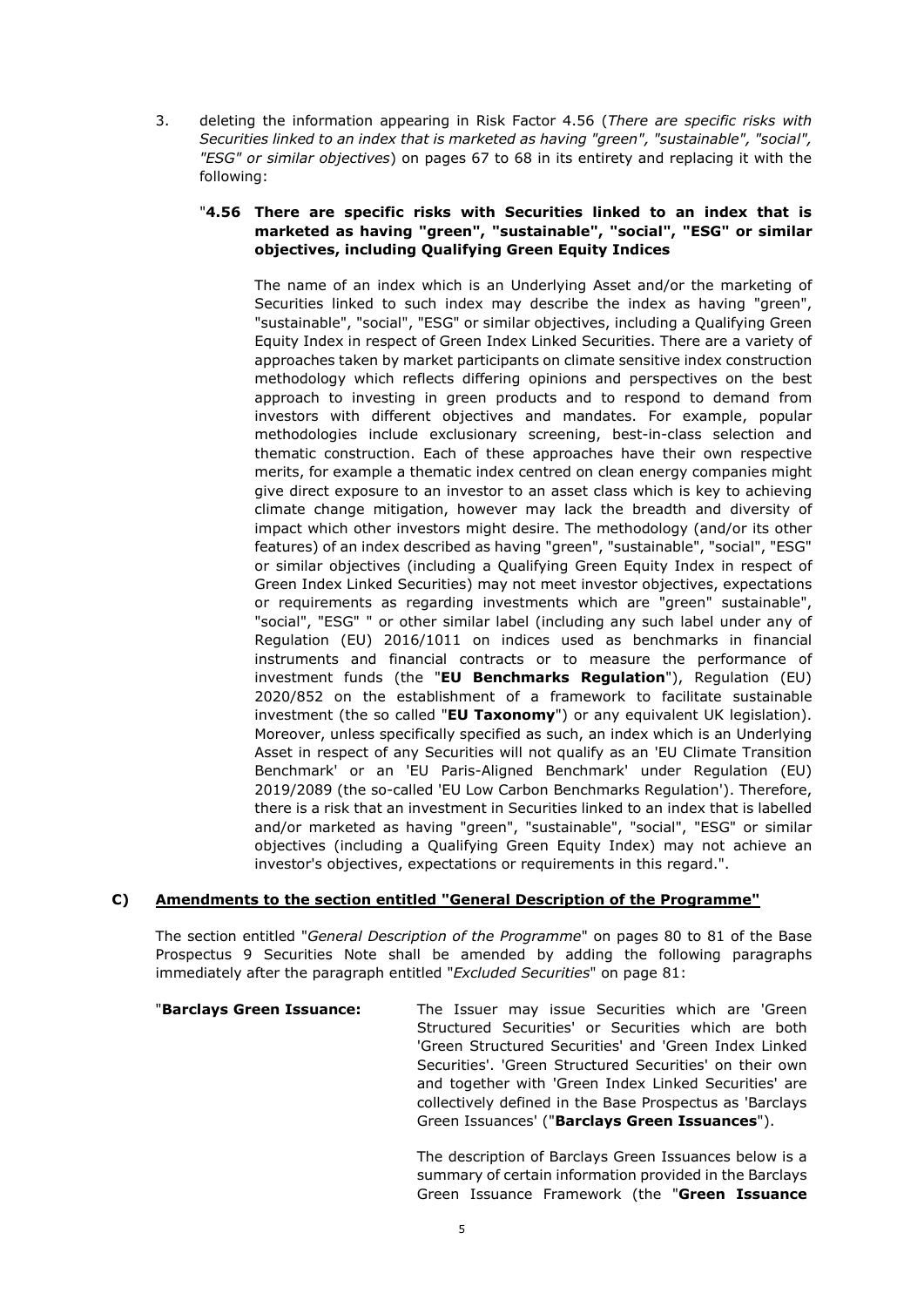**Framework**"). The Green Issuance Framework is a document which sets out the principles which the Issuer will follow when issuing Barclays Green Issuances. The principles will govern (amongst other things) how proceeds from Barclays Green Issuances will be used and how Eligible Assets (as defined below) will be selected. The Green Issuance Framework also describes the process for each of (i) project evaluation and selection, (ii) allocation and impact reporting and (ii) external review. The Green Issuance Framework further provides that both allocation and impact reporting will be subject to verification from a suitably qualified independent assurance provider.

The current Green Issuance Framework, which for the avoidance of doubt, does not include the Barclays Green Index Principles (as defined below), has been designed to be consistent with the Green Bond Principles as set out by the International Capital Markets Association, and a second party opinion from a suitably qualified independent assurance provider has been published to confirm the alignment thereto as at the date of its publication. The Issuer will regularly review the Green Issuance Framework for alignment with market best practices and new regulatory developments, such as the (forthcoming) EU Green Bonds Standard (including the EU taxonomy for sustainable activities) and any UK green taxonomy. Accordingly, the Green Issuance Framework is subject to change and subsequent versions may differ from the description given in this document. Potential investors in Securities should access the latest versions of the Green Issuance Framework on the Issuer's Investor Relations website at http://home.barclays/greenbonds (or its successor website).

**Green Structured Securities:** The Final Terms relating to any specific Tranche of Securities may provide that the Issuer may use an amount equal to the net proceeds of the issue (as at the date of issuance of such Securities) to allocate an equivalent amount of funding to finance and/or refinance Eligible Assets (as defined in the next paragraph). Such Securities are referred to in the Base Prospectus as "**Green Structured Securities**".

> As provided in the Green Issuance Framework (and subject to changes thereto from time to time), green projects to be utilized by Barclays Green Issuances ("**Eligible Assets**") are assets which fall into the following eligible activities and which were originated or re-financed up to 36 months prior to the relevant Barclays Green Issuance, and are not otherwise excluded (as set out in the Green Issuance Framework): (i) energy efficiency (including (a) commercial and residential buildings, (b) public services, (c) agricultural processes, (d) transmission and distribution systems, (e) industrial processes and supply chains, and (f) energy efficiency technologies), (ii) renewable energy (including (a) electricity generation, (b) transmission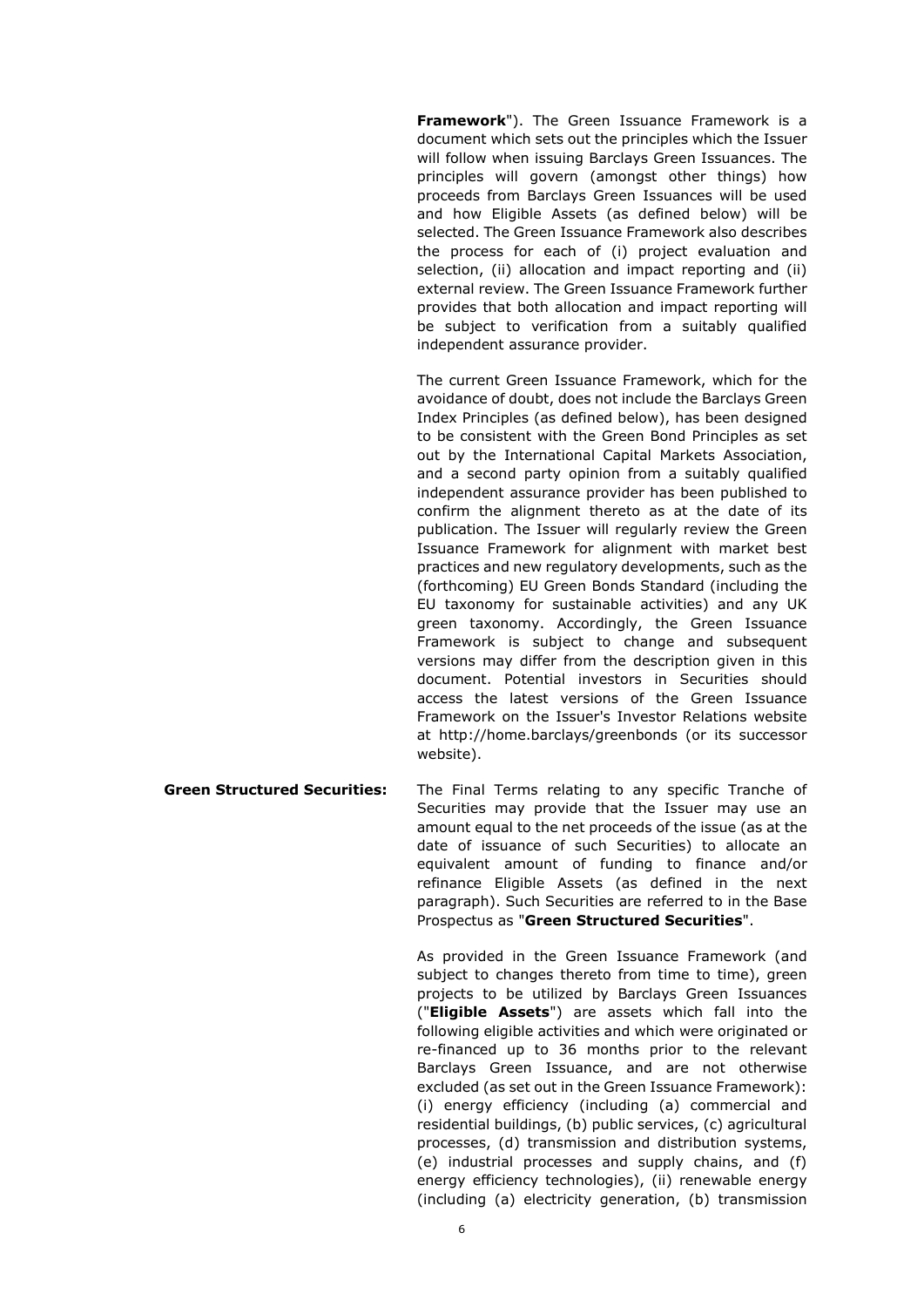systems, (c) renewable energy technologies, and (d) heat production and thermal energy), (iii) sustainable transport (including (a) vehicle energy efficiency, (b) urban transportation systems and infrastructure, and (c) freight transport), (iv) sustainable food, agriculture, forestry, aquaculture and fisheries (including (a) sustainable forestry, (b) sustainable food and agriculture, (c) sustainable aquaculture and fisheries, and (d) sustainable land use and biodiversity conservation), and (v) resource efficiency and pollution control (including (a) recycling and reuse, (b) circular economy, and (c) greenhouse gas emission reduction). Eligible Assets must satisfy certain eligibility criteria and meet certain UN Sustainable Development Goals, depending on the relevant category.

Compliance with the management of Barclays Green Issuance proceeds described above will be verified by a suitably qualified independent assurance provider as part of the annual reporting associated with the corresponding Barclays Green Issuance.

**Green Index Linked Securities:**  The Final Terms relating to any specific Tranche of Green Structured Securities may also provide that the return on the Securities is calculated by reference to an Underlying Asset which is a Qualifying Green Equity Index (as defined in the next paragraph). Such Securities are referred to in the Base Prospectus as "**Green Index Linked Securities**".

> As provided in the Barclays Green Index Selection Principles (the "**Barclays Green Index Principles**") (and subject to changes thereto after the date of the Base Prospectus), a "**Qualifying Green Equity Index**" is an equity index which (i) has index construction principles consistent with at least one of the UN Sustainable Development Goals and (ii) has one of the six environmental objectives in Regulation (EU) 2020/852 on the establishment of a framework to facilitate sustainable investment (the so called "**EU Taxonomy**") and/or potentially the UK equivalent when implemented. Each index will be categorised into one or more approaches to green index construction, such as for example exclusionary screening, best-in-class, thematic and temperature alignment indices. Each index will be long-only (it may not contain short positions) and provide for at least quarterly rebalancing and recalibration. A reputable independent sustainability assurance provider will be engaged to review the governance applied to a given index selection. The current Barclays Green Index Principles are available on the Issuer's Investor Relations website at http://home.barclays/greenbonds (or its successor website).

**Important** information **respect of Barclays Green Issuance:**  in You should review the information in the relevant Final Terms and the Base Prospectus regarding (in the case of Green Structured Securities) the use of proceeds and (in the case of Green Index Linked Securities) the rules

7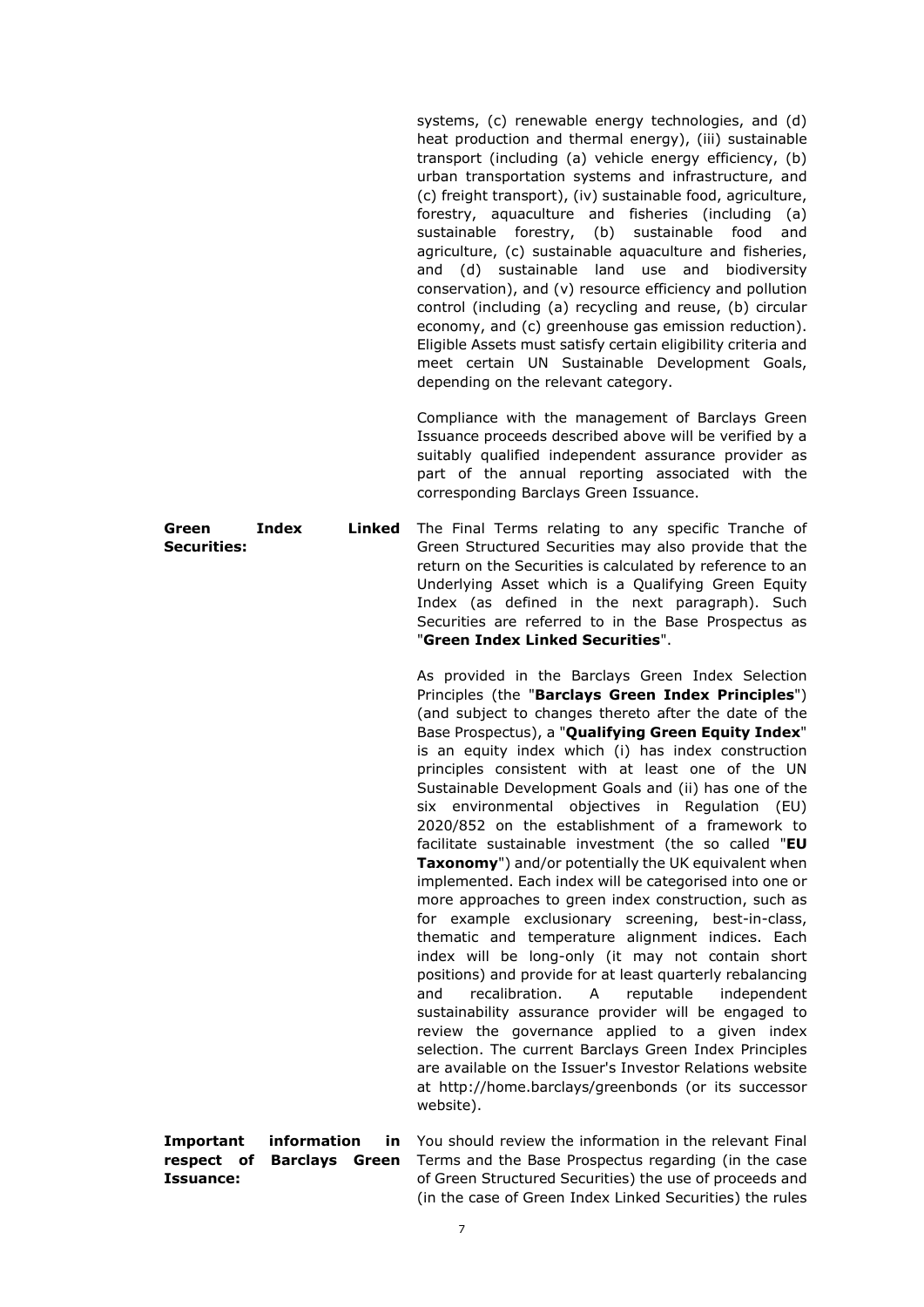governing the Qualifying Green Equity Index, and in each case determine for yourself the relevance of such information for the purpose of any investment in Barclays Green Issuances together with any other investigation(s) you consider necessary.

Unless the Final Terms for the relevant Barclays Green Issuance specifically provides that the Securities are subject to certification by Climate Bonds Initiative (an international, investor-focused not-for-profit organisation) and/or qualify for the EU Green Bond label (when available) or any other applicable certification or label, then investors should assume that such Securities are not subject to any such certification and do not qualify for any such label. No assurance is given by the Issuer or the Manager(s) that (in the case of Green Structured Securities) the allocation of such amounts for any Eligible Asset(s) or (in the case of Green Index Linked Securities) the Qualifying Green Equity Index will satisfy, whether in whole or in part, any present or future investor expectations or requirements as regards any investment criteria or guidelines with which an investor or its investments are required to comply, whether by any present or future applicable law or regulations or by its own articles of association or other governing rules or investment portfolio mandates, in particular with regard to any direct or indirect environmental, sustainability or social impact related to the relevant Eligible Asset(s) or the Qualifying Green Equity Index (as applicable).

There are a variety of approaches taken by market participants on climate sensitive index construction methodology which reflects differing opinions and perspectives on the best approach to investing in green products and to respond to demand from investors with different objectives and mandates. For example, popular methodologies include exclusionary screening, best-in-class selection and thematic construction. Each of these approaches have their own respective merits, for example a thematic index centred on clean energy companies might give direct exposure to an investor to an asset class which is key to achieving climate change mitigation, however may lack the breadth and diversity of impact which other investors might desire. The methodology applied in respect of a Qualifying Green Equity Index may not meet investor objectives, expectations or requirements as regarding investments which are "green", "sustainable", "social", "ESG" or other similar label, including any such label under the EU Benchmarks Regulation, Regulation (EU) 2020/852 on the establishment of a framework to facilitate sustainable investment (the so called "**EU Taxonomy**") or any equivalent UK legislation. Moreover, it is not anticipated that a Qualifying Green Equity Index will qualify as an 'EU Climate Transition Benchmark' or an 'EU Paris-Aligned Benchmark' under Regulation (EU)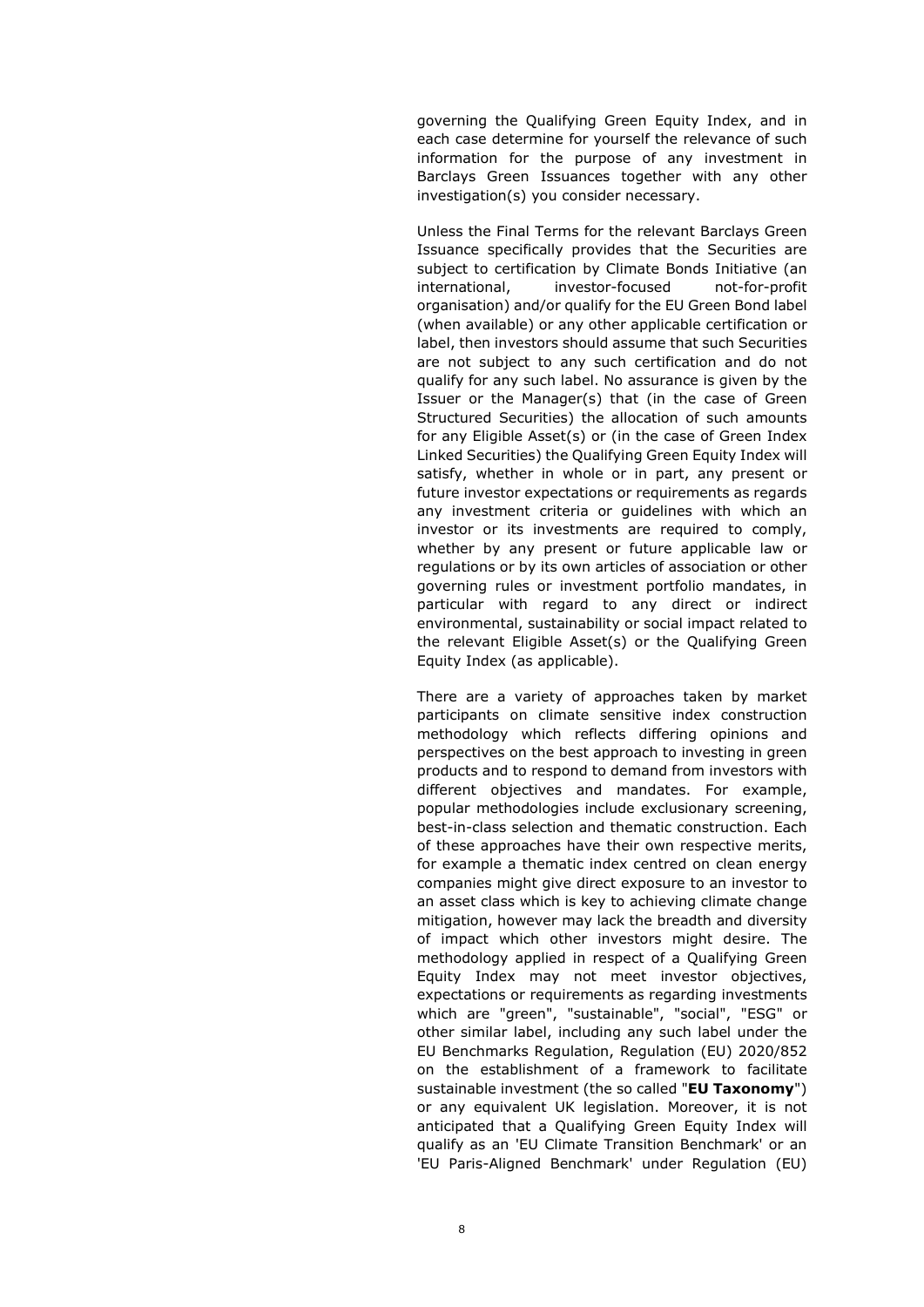2019/2089 (the so-called 'EU Low Carbon Benchmarks Regulation').

If any opinion or certification of any external party (whether or not solicited by the Issuer) is made in connection with any Barclays Green Issuance and in particular whether any Eligible Asset or Qualifying Green Equity Index (as applicable) fulfils or any environmental, sustainability, social and/or other criteria, investors should be aware that (i) any such opinion or certification is not, nor shall it be deemed to be, a recommendation by the Issuer, the Manager(s) or any other person to buy, sell or hold the relevant Barclays Green Issuance; (ii) any such opinion or certification is only current as of the date that opinion or certification was initially issued and the criteria and/or considerations that underlie such opinion or certification provider may change at any time; (iii) the providers of such opinions and certifications are not subject to any specific regulatory or other regime or oversight; and (iv) any such opinion or certification is not, nor shall it be deemed to be, incorporated in and/or form part of the Base Prospectus and Holders of Barclays Green Issuance will have no recourse against the Issuer, the Manager(s) or the provider of any such opinion or certification for the contents of any such opinion or certification.

In the event that any Barclays Green Issuance are listed or admitted to trading on any dedicated "green", "environmental", "sustainable" or other equivalentlylabelled segment of any stock exchange or securities market (whether or not regulated), no representation or assurance is given by the Issuer, the Manager(s) or any other person that such listing or admission satisfies, whether in whole or in part, any present or future investor expectations or requirements as regards any investment criteria or guidelines with which such investor or its investments are required to comply, whether by any present or future applicable law or regulations or by its own by-laws or other governing rules or investment portfolio mandates, in particular with regard to any direct or indirect environmental, sustainability or social impact related to any Eligible Asset or Qualifying Green Equity Index (as applicable). Further, it should be noted that the criteria for any such listings or admission to trading may vary from one stock exchange or securities market to another. Nor is any representation or assurance given or made by the Issuer, the Manager(s) or any other person that any such listing or admission to trading will be obtained in respect of any Barclays Green Issuance or, if obtained, that any such listing or admission to trading will be maintained during the term of such Barclays Green Issuance.

Whilst it is the intention of the Issuer to allocate an amount equal to the net proceeds of any issue of Green Structured Securities in, or substantially in, the manner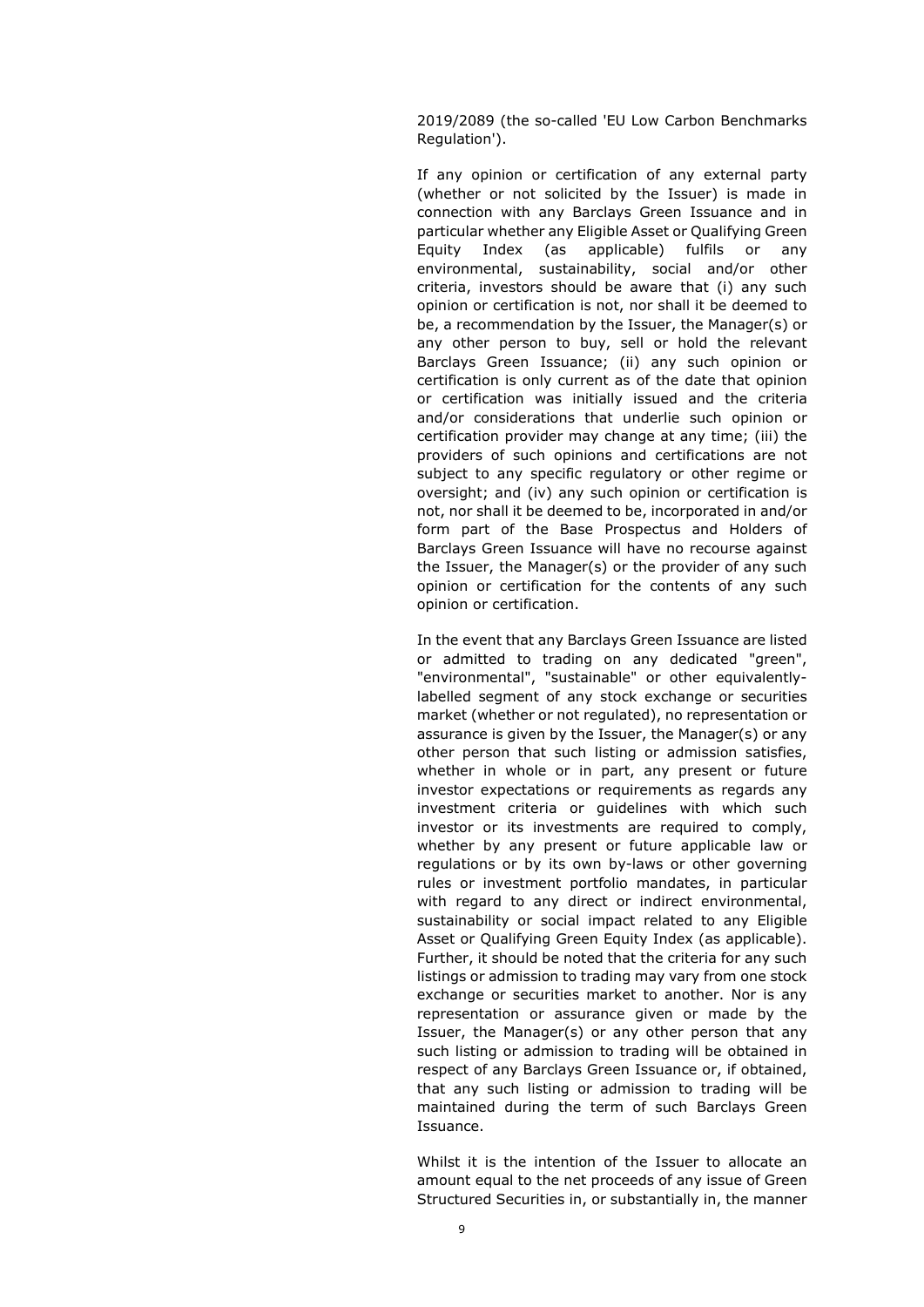described in the relevant Final Terms, there is no contractual obligation to do so. Any (i) failure to apply an amount equal to the net proceeds of the issue of Green Structured Securities (as at the date of issuance of any Green Structured Securities) to the allocation of an equivalent amount of funding to an Eligible Asset and/or failure by the Issuer to report on any use of proceeds or Eligible Assets, as anticipated in the relevant Final Terms, (ii) and/or withdrawal or amendment of any external party opinion or certification (whether or not solicited by the Issuer or Manager(s)) in respect of any Barclays Green Issuance and/or the amendment of any criteria on which such opinion or certification was given, or any such external party opinion or certification stating that the Issuer is not complying or fulfilling relevant criteria, in whole or in part, with respect to any matters for which such opinion or certification is opining or certifying and/or (iii) the Barclays Green Issuance no longer being listed or admitted to trading on any stock exchange or securities market as aforesaid, may have a material adverse effect on the value of such Barclays Green Issuance and/or result in adverse consequences for certain investors with portfolio mandates to invest in securities to be used for a particular purpose. Further, any such failure or other above-described action by the Issuer will not (i) give rise to any claim by a Holder of Barclays Green Issuance against the Issuer or Manager(s); (ii) constitute a breach under the terms of the relevant Barclays Green Issuance or breach of contract with respect to any Barclays Green Issuance; or (iii) lead to an obligation of the Issuer to redeem such Barclays Green Issuance or be a relevant factor for the Issuer in determining whether or not to exercise any optional redemption rights in respect of any Barclays Green Issuance.".

### **D) Amendments to the section entitled "Terms and Conditions of the Securities"**

The section entitled "*Terms and Conditions of the Securities*" on pages 87 to 433 of the Base Prospectus 9 Securities Note shall be amended by:

1. deleting the formula under General Condition 9.40(b) (*Ladder Call – Interest Amount*) in its entirety and replacing it with the following:

"CA  $\times$  Participation(Interest)  $\times$  Adjusted Ladder Payoff"; and

2. inserting the following as a new definition under General Condition 9.40(c) (*Ladder Call – Relevant defined terms*):

""**Participation(Interest)**" means, in relation to an Interest Valuation Date, the percentage as specified in the Final Terms.".

#### **E) Amendments to the section entitled "Form of Final Terms (Notes and Certificates)"**

The section entitled "*Form of Final Terms (Notes and Certificates)*" on pages 464 to 508 of the Base Prospectus 9 Securities Note shall be amended by: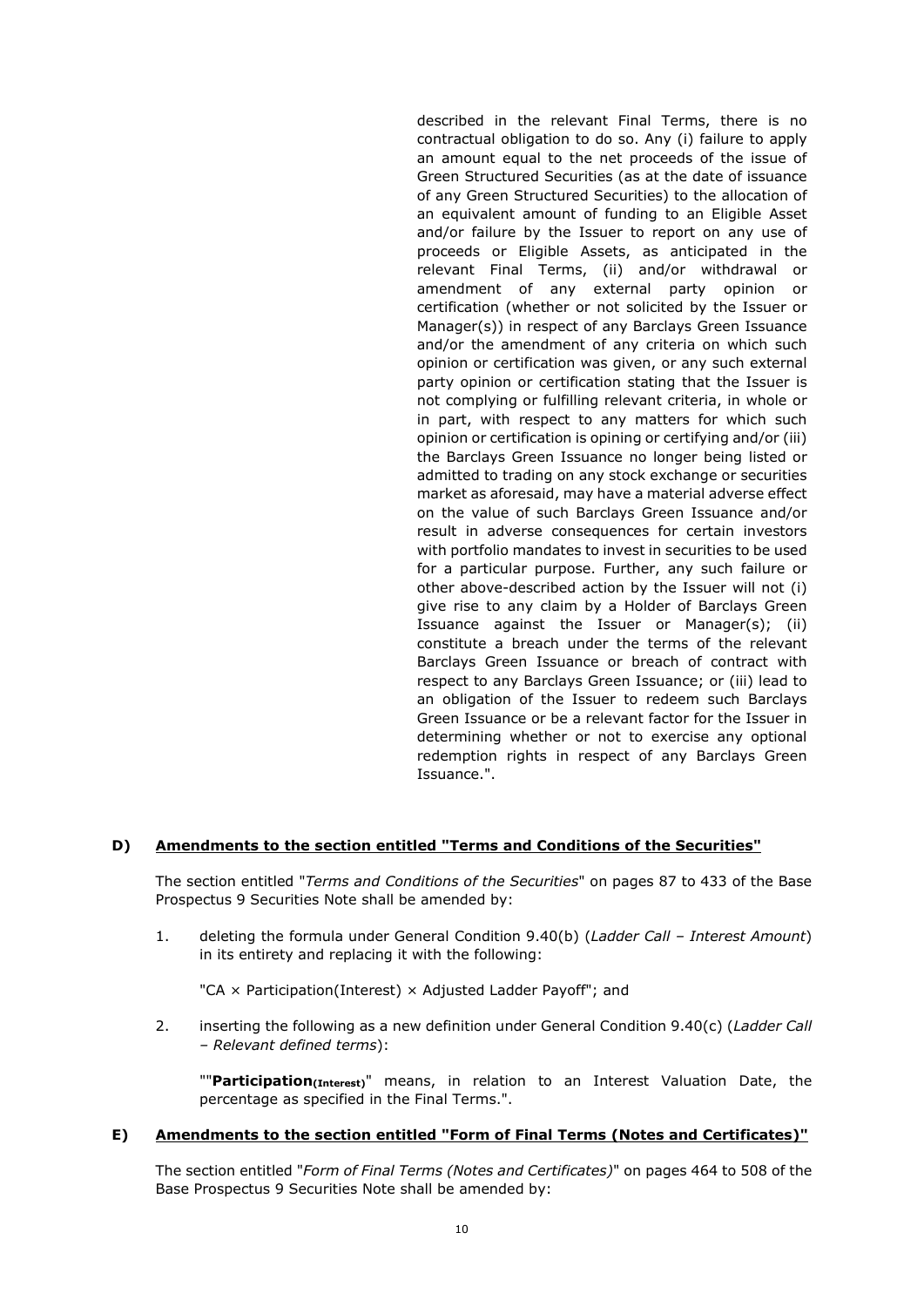- 1. deleting item 4(a) (*Reasons for the offer*) of Part B (*Other Information*) on page 501 in its entirety and replacing it with the following:
	- $"$ (a) Reasons for offer: the  $[\bullet]$  [General Funding] [Green Structured Securities – see (b) below] [Not Applicable]";
- 2. deleting item 4(b) (*Use of proceeds*) of Part B (*Other Information*) on page 501 in its entirety and replacing it with the following:

"(b) Use of proceeds:  $\lceil \bullet \rceil$  [Not Applicable] *(If there is more than one principal intended use, the proceeds shall be broken down into each intended use and presented in order of priority of such use)* 

> *(Complete the following for Green Structured Securities)*

> [An amount of funding [which represents the sterling equivalent of][equal to] the net proceeds of the issue of the Securities (as at the date of issuance) will be allocated as funding for the financing and/or refinancing of Eligible Assets.

> As provided in the Green Issuance Framework (as at the date of issuance), green projects to be utilized by Barclays Green Issuances ("**Eligible Assets**") are [assets which fall into the following eligible activities and which were originated or re-financed up to 36 months prior to the relevant Barclays Green Issuance, and are not otherwise excluded (as set out in the Green Issuance Framework): (i) energy efficiency (including (a) commercial and residential buildings, (b) public services, (c) agricultural processes, (d) transmission and distribution systems, (e) industrial processes and supply chains, and (f) energy efficiency technologies), (ii) renewable energy (including (a) electricity generation, (b) transmission systems, (c) renewable energy technologies, and (d) heat production and thermal energy), (iii) sustainable transport (including (a) vehicle energy efficiency, (b) urban transportation systems and infrastructure, and (c) freight transport), (iv) sustainable food, agriculture, forestry, aquaculture and fisheries (including (a) sustainable forestry, (b) sustainable food and agriculture, (c) sustainable aquaculture and fisheries, and (d) sustainable land use and biodiversity conservation), and (v) resource efficiency and pollution control (including (a) recycling and reuse, (b) circular economy, and (c) greenhouse gas emission reduction). Eligible Assets must satisfy certain eligibility criteria and meet certain UN Sustainable Development Goals, depending on the relevant category] [*specify other eligibility criteria*].

> [A sterling equivalent amount of any][The][An amount equal to any] net proceeds (as at the date of issuance) which, from time to time, are not allocated as funding for the purpose described above will be invested, at the Issuer's discretion, in cash and short-term and liquid investments and in accordance with its liquidity policy pending allocation as funding towards the financing and/or re-financing of Eligible Assets, as described above. The Issuer does not undertake to ensure that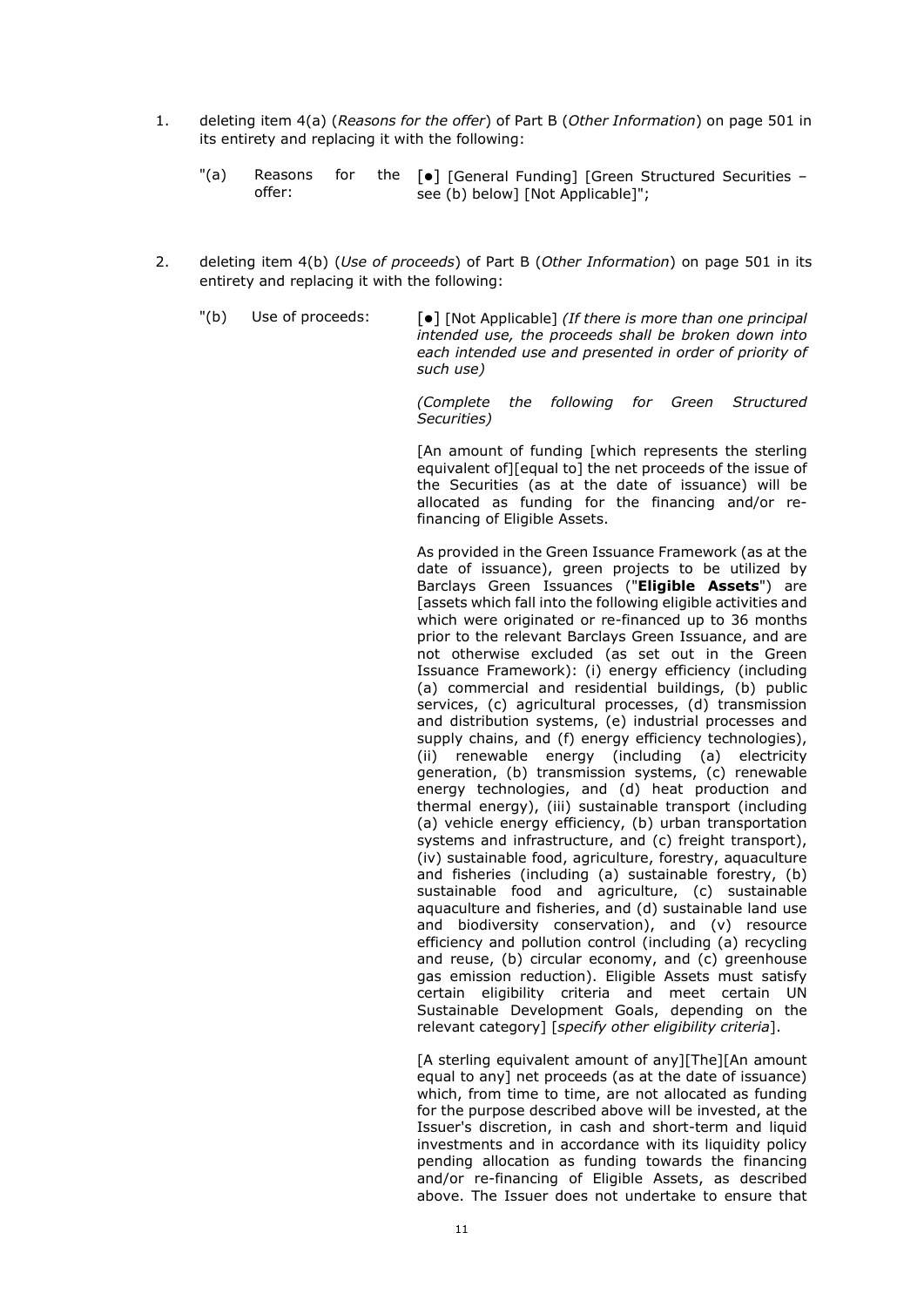there is at all times a sufficient aggregate amount of Eligible Assets to allow for allocation of funding representing the net proceeds of the issue of the Securities in full.

The criteria of Eligible Assets have been designed by the Issuer to meet the [2021/[ $\bullet$ ]] ICMA Green Bond Principles[, the United Nations Sustainable Development Goals] [and the Climate Bonds Initiative's Climate Bond Standards] [EU Green Bonds Standard] [*specify other applicable standard*] as at the date of issuance of the Securities.

[Carbon Trust Assurance Limited (who are a qualified and approved Climate Bonds Initiative verifier) has provided a second party opinion in which they have stated their belief that the Issuer's Green Bond Framework, which for the avoidance of doubt, does not include the Barclays Green Index Principles (as defined in the Base Prospectus), complies with the core principles and key recommendations of the  $[2021/\lceil \bullet \rceil]$ ICMA Green Bond Principles (applicable as at the date of issuance of the Securities).]

[Carbon Trust Assurance Limited (who are a qualified and approved Climate Bonds Initiative verifier) has produced a report of factual findings dated  $\lceil \bullet \rceil$  in relation to conformance of [the proposed issuance of Securities [and]] [the Programme] [and]] the Issuer's Green Bond Framework with the pre-issuance requirements of the Climate Bonds Standard Version  $[3/[\bullet]]$ . On the basis of this report, a [Pre-Issuance Certification] [*other certification*] has been obtained from the Climate Bonds Initiative. Such certification is solely in relation to the proposed use of proceeds and does not apply in respect of the payoff terms of the Securities.]

The Issuer will publish an investor report at least annually for each issuance of Securities in line with annual results. It is intended that each investor report will be accompanied by an independent assurance report.

All opinions and assurance reports will be made available on the Issuer's Investor Relations website at http://home.barclays/greenbonds (or its successor website).]"; and

- 3. inserting two new items immediately after item 9(h) (*Intended to be held in a manner which would allow Eurosystem eligibility*) of Part B (*Other Information*) on page 504 as follows:
	- "(i) Green Structured [Yes] [No] Securities:
	- (j) Green Index Linked [Yes] [No]".Securities: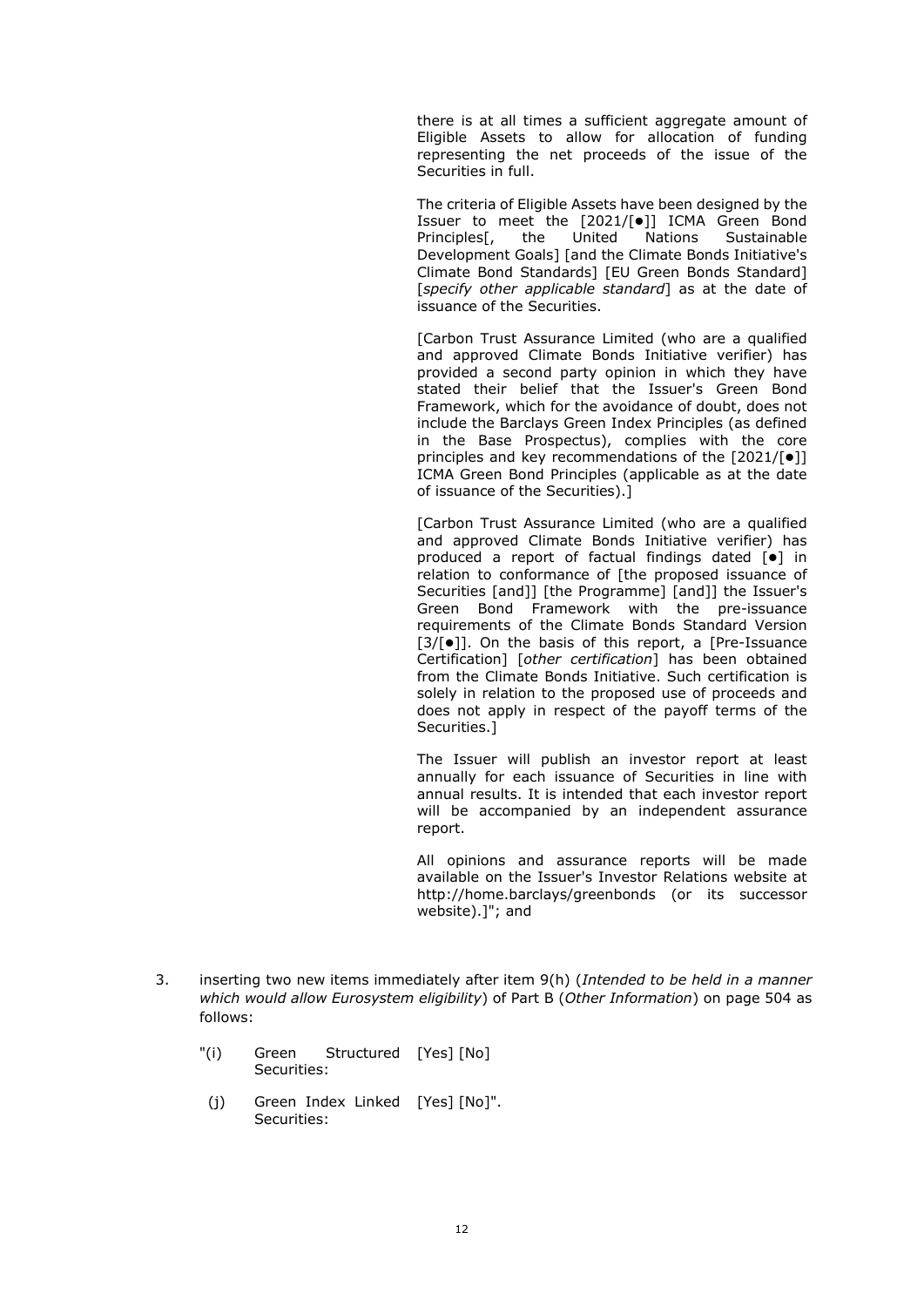### **F) Amendments to the section entitled "Form of Final Terms (Exercisable Certificates)"**

The section entitled "*Form of Final Terms (Exercisable Certificates)*" on pages 509 to 550 of the Base Prospectus 9 Securities Note shall be amended by:

- 1. deleting item 4(a) (*Reasons for the offer*) of Part B (*Other Information*) on page 544 in its entirety and replacing it with the following:
	- "(a) Reasons for offer: the  $[\bullet]$  [General Funding] [Green Structured Securities – see (b) below] [Not Applicable]";
- 2. deleting item 4(b) (*Use of proceeds*) of Part B (*Other Information*) on page 544 in its entirety and replacing it with the following:
	- "(b) Use of proceeds:  $\lceil \bullet \rceil$  [Not Applicable] *(If there is more than one principal intended use, the proceeds shall be broken down into each intended use and presented in order of priority of such use)*

*(Complete the following for Green Structured Securities)*

[An amount of funding [which represents the sterling equivalent of][equal to] the net proceeds of the issue of the Securities (as at the date of issuance) will be allocated as funding for the financing and/or refinancing of Eligible Assets.

As provided in the Green Issuance Framework (as at the date of issuance), green projects to be utilized by Barclays Green Issuances ("**Eligible Assets**") are [assets which fall into the following eligible activities and which were originated or re-financed up to 36 months prior to the relevant Barclays Green Issuance, and are not otherwise excluded (as set out in the Green Issuance Framework): (i) energy efficiency (including (a) commercial and residential buildings, (b) public services, (c) agricultural processes, (d) transmission and distribution systems, (e) industrial processes and supply chains, and (f) energy efficiency technologies), (ii) renewable energy (including (a) electricity generation, (b) transmission systems, (c) renewable energy technologies, and (d) heat production and thermal energy), (iii) sustainable transport (including (a) vehicle energy efficiency, (b) urban transportation systems and infrastructure, and (c) freight transport), (iv) sustainable food, agriculture, forestry, aquaculture and fisheries (including (a) sustainable forestry, (b) sustainable food and agriculture, (c) sustainable aquaculture and fisheries, and (d) sustainable land use and biodiversity conservation), and (v) resource efficiency and pollution control (including (a) recycling and reuse, (b) circular economy, and (c) greenhouse gas emission reduction). Eligible Assets must satisfy certain eligibility criteria and meet certain UN Sustainable Development Goals, depending on the relevant category] [*specify other eligibility criteria*].

[A sterling equivalent amount of any][The][An amount equal to any] net proceeds (as at the date of issuance) which, from time to time, are not allocated as funding for the purpose described above will be invested, at the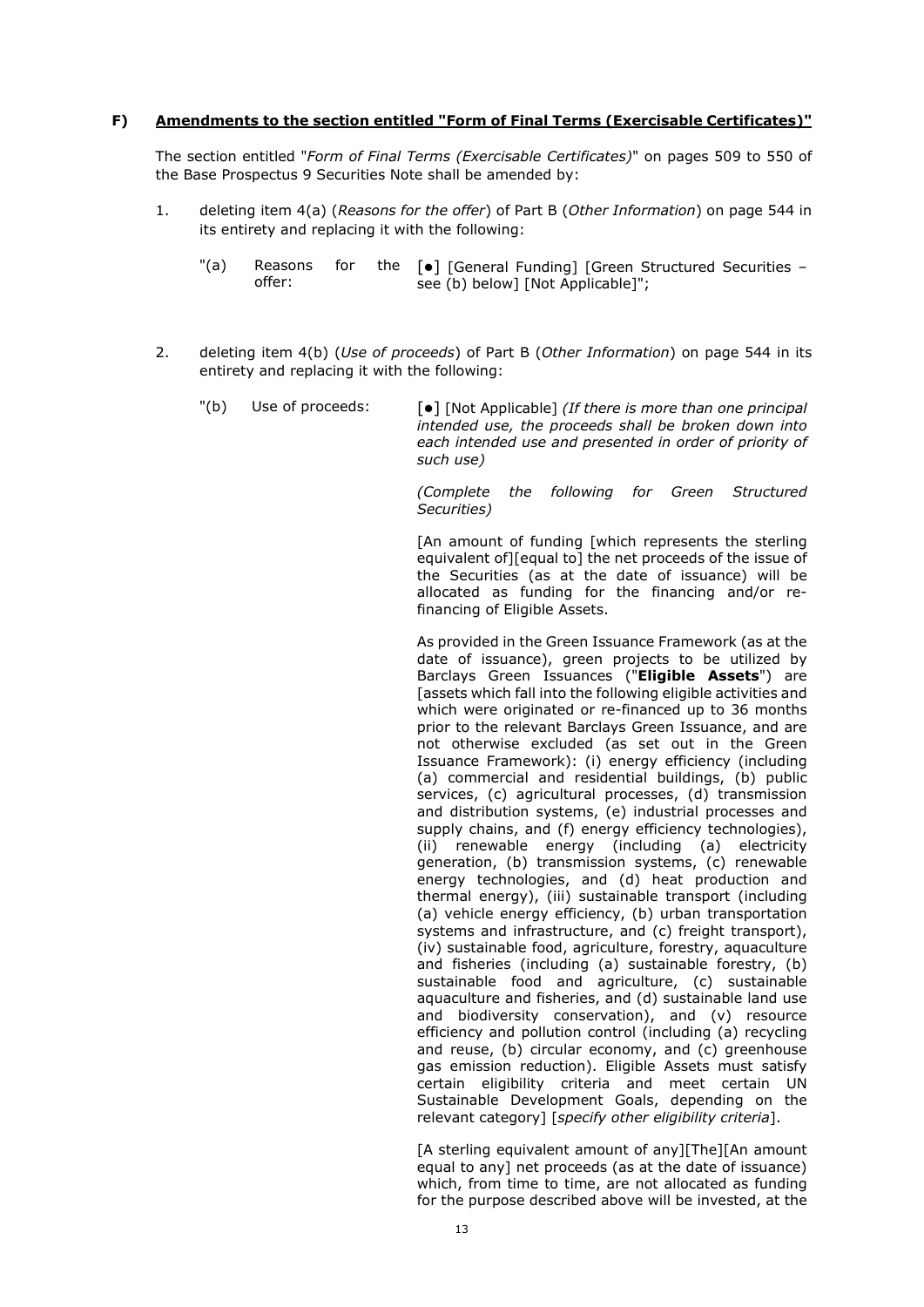Issuer's discretion, in cash and short-term and liquid investments and in accordance with its liquidity policy pending allocation as funding towards the financing and/or re-financing of Eligible Assets, as described above. The Issuer does not undertake to ensure that there is at all times a sufficient aggregate amount of Eligible Assets to allow for allocation of funding representing the net proceeds of the issue of the Securities in full.

The criteria of Eligible Assets have been designed by the Issuer to meet the  $[2021/|\bullet|]$  ICMA Green Bond Principles<sup>[</sup>, the United Nations Sustainable Development Goals] [and the Climate Bonds Initiative's Climate Bond Standards] [EU Green Bonds Standard] [*specify other applicable standard*] as at the date of issuance of the Securities.

[Carbon Trust Assurance Limited (who are a qualified and approved Climate Bonds Initiative verifier) has provided a second party opinion in which they have stated their belief that the Issuer's Green Bond Framework, which for the avoidance of doubt, does not include the Barclays Green Index Principles (as defined in the Base Prospectus), complies with the core principles and key recommendations of the  $[2021/[•]]$ ICMA Green Bond Principles (applicable as at the date of issuance of the Securities).]

[Carbon Trust Assurance Limited (who are a qualified and approved Climate Bonds Initiative verifier) has produced a report of factual findings dated  $\left[ \bullet \right]$  in relation to conformance of [the proposed issuance of Securities [and]] [the Programme] [and]] the Issuer's Green Bond Framework with the pre-issuance requirements of the Climate Bonds Standard Version  $[3/[\bullet]$ ]. On the basis of this report, a  $[Pre-Issuance]$ Certification] [*other certification*] has been obtained from the Climate Bonds Initiative. Such certification is solely in relation to the proposed use of proceeds and does not apply in respect of the payoff terms of the Securities.]

The Issuer will publish an investor report at least annually for each issuance of Securities in line with annual results. It is intended that each investor report will be accompanied by an independent assurance report.

All opinions and assurance reports will be made available on the Issuer's Investor Relations website at http://home.barclays/greenbonds (or its successor website).]"; and

- 3. inserting two new items immediately after item 8(h) (*Intended to be held in a manner which would allow Eurosystem eligibility*) of Part B (*Other Information*) on page 546 as follows:
	- "(i) Green Structured [Yes] [No]Securities: